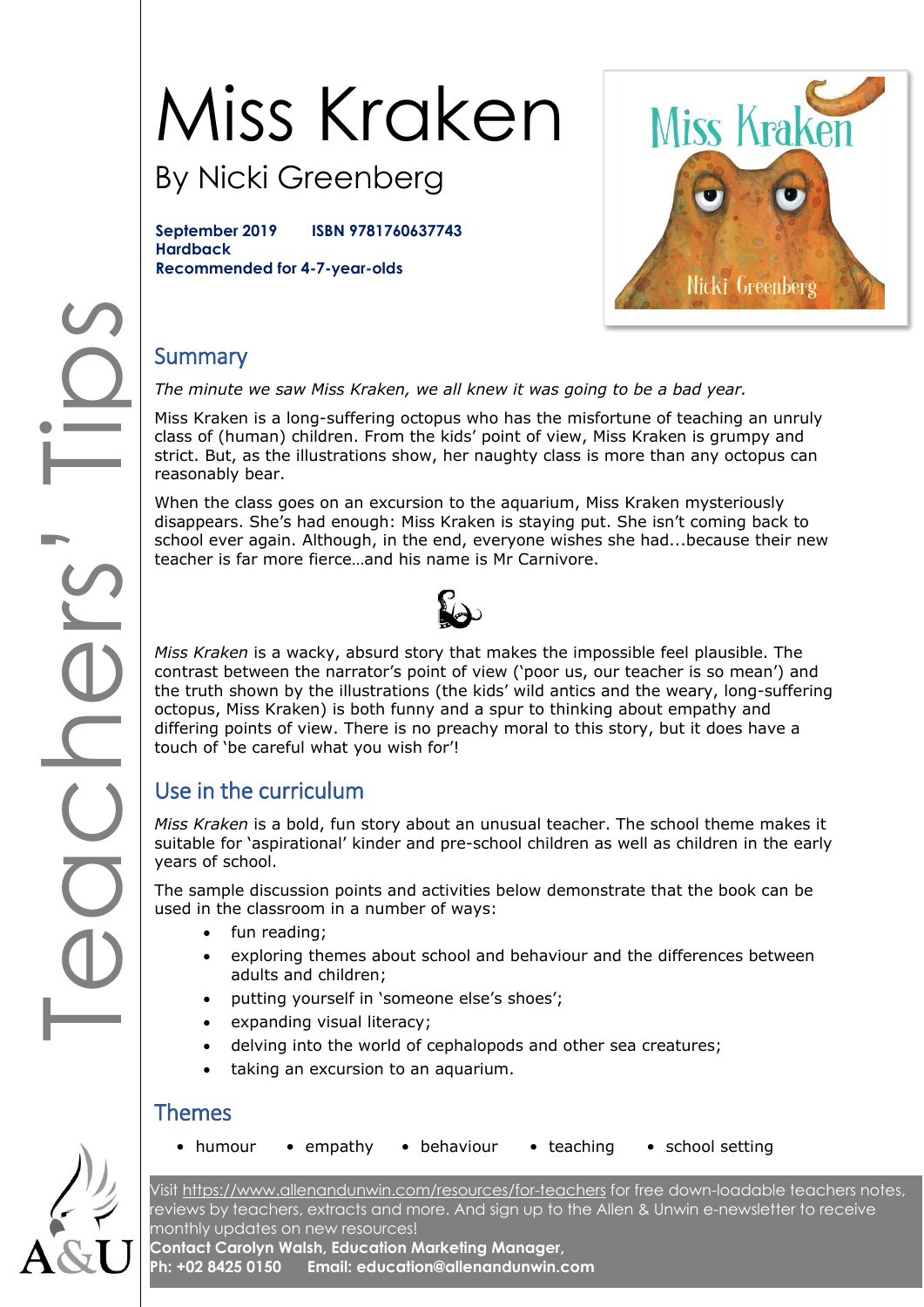## In the classroom…



### Discussion questions

- 1. Before opening *Miss Kraken*, look at the front and back covers, being careful to read out loud the blurb on the back. Discuss what children think the story might be about and the clues in the picture that make them think that. Ask questions such as:
	- Can you tell what sort of creature Miss Kraken might be?
	- Name one of her features on the front and back illustrations that helped you work out what she was?
	- What do you know about octopuses?
	- The words on the back tell us she is cranky, strict and weird…but what does Miss Kraken do for a job?
	- Do you think this story is going to be funny or sad? Why?
	- Why does the blurb say, '…she might have a surprise or two up her sleeves'?
- 2. Read the story through once and ask children the following questions to help them explore the story's main themes:
	- Do you think Miss Kraken's students behave well in class?
	- Do you think the students are right when they describe Miss Kraken as cranky and strict?
	- What rules do the class break when they go on their excursion to the aquarium?
	- Is their behaviour making the aquarium fun for other visitors?
	- Why do you think Miss Kraken decided to hide in one of the aquarium displays?
	- What would you do if you were Miss Kraken?
	- Why do the students wish Miss Kraken would come back to their class at the end of the story?
	- Why are the students scared of Miss Kraken's replacement, Mr Carnivore?
	- Who do you think the 'hero' of this story is? The students or the teacher? Explain.
- 3. Colours: why do you think the humans are always shown in black and white in the story while Miss Kraken, the fish in the tanks and Mr Carnivore are always shown in bright colours? [*Hint: the animals stand out as unique and more interesting than the humans.*]
- 4. Why are the students rolling around laughing at the 'Dive Into The Past' poster? Why is the aquarium manager so angry with them? How do his facial expression and the way his words are presented on the page emphasise that he is very angry?
- 5. Ask students to compare the first image of Miss Kraken when she is in her classroom with the last image of her alone and reading a book. What is her mood in each image and what it is about each image that helped you realise how she was feeling? What happened in the story to make her change mood so drastically?
- 6. Ask students to come up with ideas about what might happen next in the story if it continued past the last page. How might Mr Carnivore keep control of his class and how might the children behave in the future?
- 7. Ask students to come up with creatures they would really LIKE to have as a teacher and creatures they would really DISLIKE to have as a teacher.

**2**

These notes may be reproduced free of charge for use and study within schools but may not be reproduced (either in whole or in part) and offered for commercial sale.